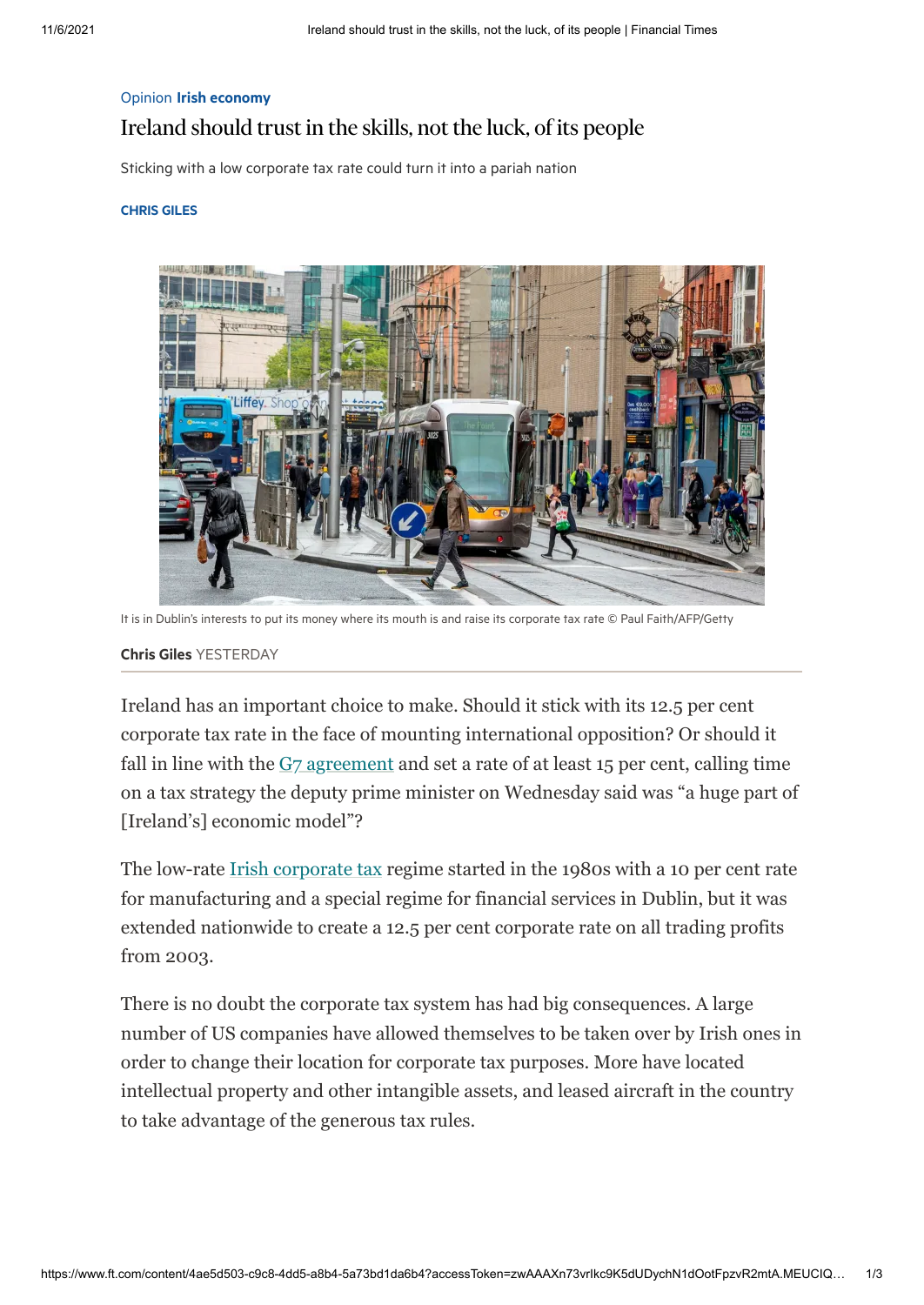## 11/6/2021 Ireland should trust in the skills, not the luck, of its people | Financial Times

Tax avoidance activities are now so pervasive that Irish national income figures have become nonsensical. Gross domestic product is meaningless as an indicator of living standards because the profits of foreign companies, which flow to people outside Ireland, are huge and included in the statistics. The national Central [Statistics Office has had to devise a new measure, "modified gross national](https://www.cso.ie/en/releasesandpublications/in/nie/in-mgnicp/) income", to find a more useful gauge of economic performance.

But if it is evident that Ireland's tax regime matters for companies, it is a much more open question whether it has been the fount of prosperity for the country itself. The timing of Ireland's economic rise does not coincide with its tax changes, for example. For the first 70 years of independence from the UK until around 1990, [Ireland had a modified GNI of around 70 per cent of the EU level. This rose to the](https://www.tcd.ie/Economics/TEP/2019/tep0619.pdf) EU average in the 1990s, before the 12.5 per cent tax regime was implemented.

[While academic research has suggested the Irish tax rate has been reasonably](https://www.esri.ie/system/files/media/file-uploads/2016-06/QEC2016SUM_SA_Siedschlag.pdf) important in corporate location decisions, it is far from the only cause of national success. Arguably more important has been the investment in, and quality of, Ireland's education system, which has been prioritised in the past 50 years. [According to](https://www.tcd.ie/Economics/TEP/2019/tep0619.pdf) John FitzGerald of Dublin's Economic and Social Research Institute, this "transformed the educational attainment of the working-age population". Many of the large number of graduates also have experience abroad before they return to Ireland, making them attractive to international companies. These are reasons to feel confident about the Irish economy regardless of the tax rate.

Paschal Donohoe, Ireland's finance minister, estimates that if the global deal went ahead with a 15 per cent minimum rate, the nation would lose a fifth of its corporate tax revenue. This loss would occur because there would no longer be much advantage in shifting intangible assets artificially to the country. That would hurt, but Ireland would not lose its other selling points: an efficient economy, the English language, access to the EU single market and a highly qualified workforce.

The risk for Ireland in joining the effort to end corporate tax avoidance is that it will discover that its success since the 1990s has solely been down to an artificially low rate sucking in footloose business from abroad. But if this success was purely artificial, it is under threat in any case. The US can impose a global minimum corporate tax for its companies unilaterally and the Biden administration is poised for action.

In these circumstances, it is in Dublin's interests to put its money where its mouth is and raise its corporate tax rate, putting its faith in the skills, not the luck, of the Irish. Otherwise it will reinforce the impression that when it comes to tax, it is a pariah nation seeking to steal revenues from its two biggest allies, the US and the EU. For Ireland, that would be futile and dangerous.